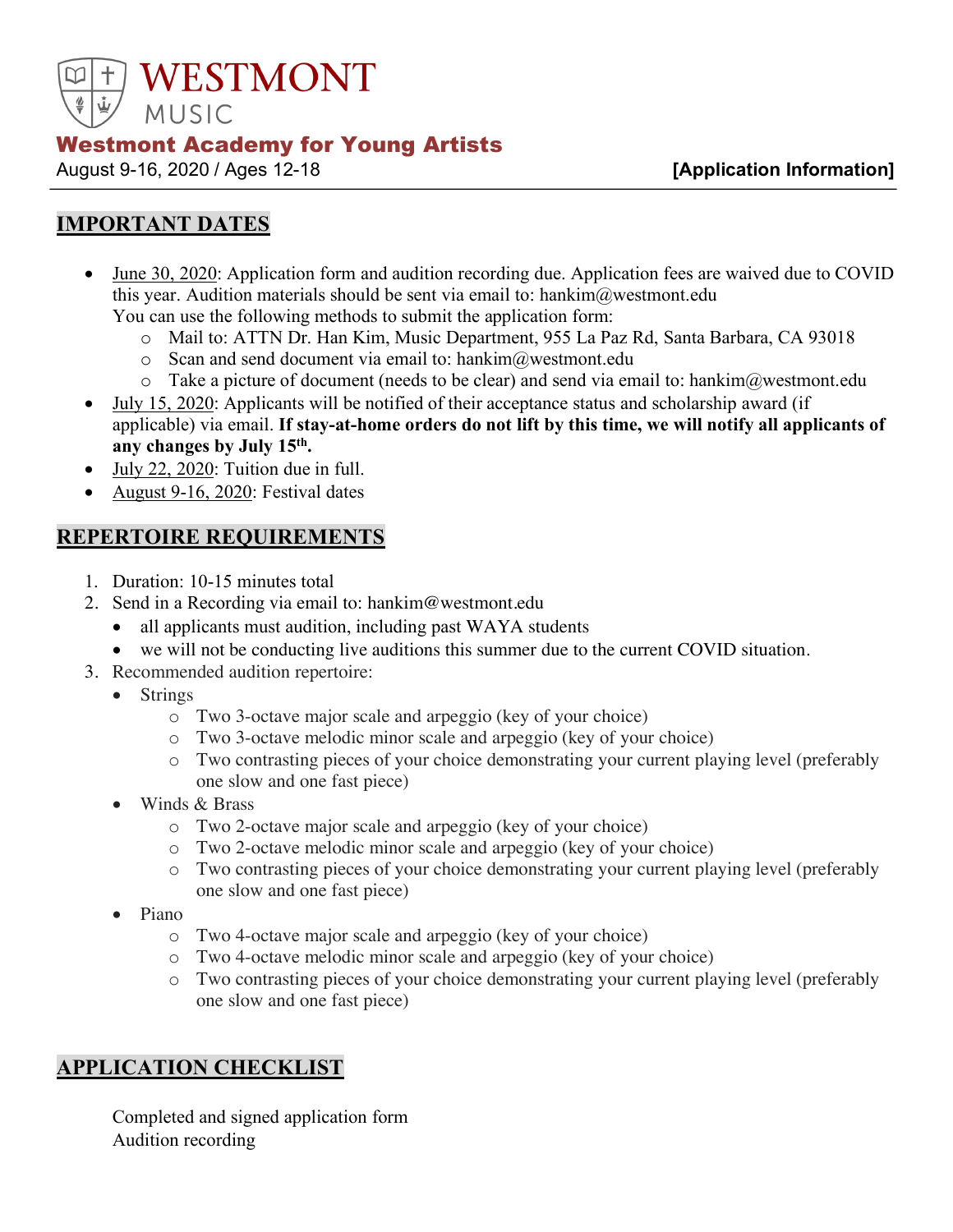

# Westmont Academy for Young Artists

August 9-16, 2020 / Ages 12-18 **[Application Form]**

| <b>APPLICANT INFORMATION</b> (please print)                                                                                                                                                                                                                                                                                                                                                                            |                               | Please mail all application materials to:<br>Attn: Dr. Han Kim, WAYA Director                    |
|------------------------------------------------------------------------------------------------------------------------------------------------------------------------------------------------------------------------------------------------------------------------------------------------------------------------------------------------------------------------------------------------------------------------|-------------------------------|--------------------------------------------------------------------------------------------------|
|                                                                                                                                                                                                                                                                                                                                                                                                                        |                               | <b>Music Department</b><br><b>Westmont College</b><br>955 La Paz Road<br>Santa Barbara, CA 93108 |
| Last name: $\frac{1}{\sqrt{1-\frac{1}{2}} \cdot \frac{1}{2}}$                                                                                                                                                                                                                                                                                                                                                          |                               |                                                                                                  |
| Instrument: $\frac{1}{\sqrt{1-\frac{1}{\sqrt{1-\frac{1}{\sqrt{1-\frac{1}{\sqrt{1-\frac{1}{\sqrt{1-\frac{1}{\sqrt{1-\frac{1}{\sqrt{1-\frac{1}{\sqrt{1-\frac{1}{\sqrt{1-\frac{1}{\sqrt{1-\frac{1}{\sqrt{1-\frac{1}{\sqrt{1-\frac{1}{\sqrt{1-\frac{1}{\sqrt{1-\frac{1}{\sqrt{1-\frac{1}{\sqrt{1-\frac{1}{\sqrt{1-\frac{1}{\sqrt{1-\frac{1}{\sqrt{1-\frac{1}{\sqrt{1-\frac{1}{\sqrt{1-\frac{1}{\sqrt{1-\frac{1}{\sqrt{1-\$ |                               |                                                                                                  |
| Gender: Current private teacher(s): Current private teacher(s):                                                                                                                                                                                                                                                                                                                                                        |                               |                                                                                                  |
| Address:<br><u> 1989 - Johann Barn, fransk politik amerikansk politik (</u>                                                                                                                                                                                                                                                                                                                                            | Parent's contact information: |                                                                                                  |
| Cell #:                                                                                                                                                                                                                                                                                                                                                                                                                |                               |                                                                                                  |
|                                                                                                                                                                                                                                                                                                                                                                                                                        |                               |                                                                                                  |
| <b>MUSICAL BACKGROUND</b>                                                                                                                                                                                                                                                                                                                                                                                              |                               |                                                                                                  |
| Years studied (primary instrument): Current school: Current school:                                                                                                                                                                                                                                                                                                                                                    |                               |                                                                                                  |
| Current solo and/or chamber music repertoire (attach extra sheet if needed):                                                                                                                                                                                                                                                                                                                                           |                               |                                                                                                  |
|                                                                                                                                                                                                                                                                                                                                                                                                                        |                               |                                                                                                  |
| Past ensemble experience (youth orchestra, SB Strings, chamber music, etc.):                                                                                                                                                                                                                                                                                                                                           |                               |                                                                                                  |

 $\_$  , and the contribution of the contribution of the contribution of the contribution of the contribution of  $\mathcal{L}_\text{max}$ 

 $\_$  , and the contribution of the contribution of the contribution of the contribution of the contribution of  $\mathcal{L}_\text{max}$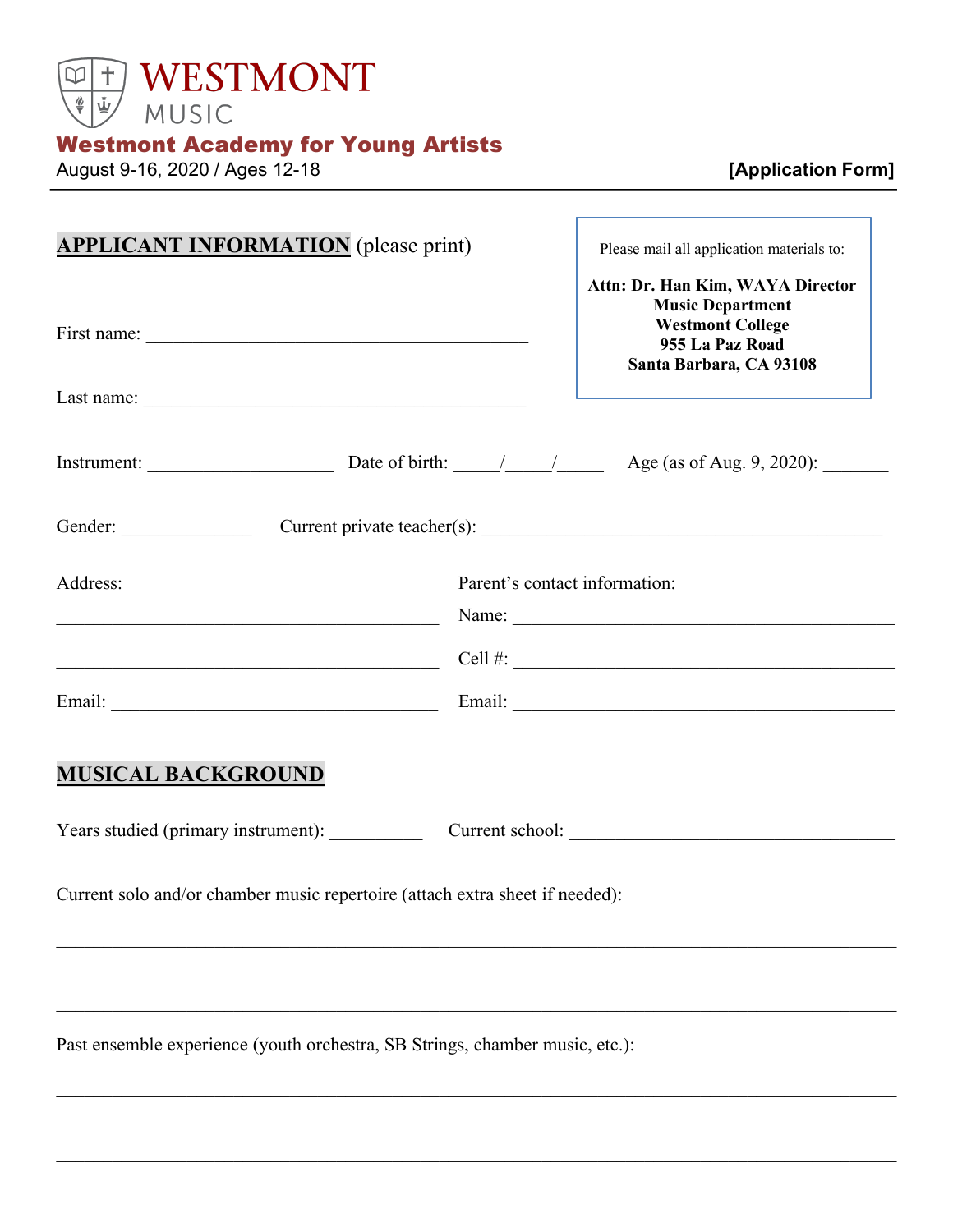Current CM or RCM level, awards/ competitions/ accomplishments:

Anything else you would like to add (including any allergies/dietary restrictions):

#### **AUDITION - RECORDING**

Email attachment of a video recording or a link to a private YouTube video to hankim@westmont.edu

Audition repertoire:

| . . |  |
|-----|--|
|     |  |
| ∼.  |  |

 $\mathcal{L}_\mathcal{L} = \mathcal{L}_\mathcal{L} = \mathcal{L}_\mathcal{L} = \mathcal{L}_\mathcal{L} = \mathcal{L}_\mathcal{L} = \mathcal{L}_\mathcal{L} = \mathcal{L}_\mathcal{L} = \mathcal{L}_\mathcal{L} = \mathcal{L}_\mathcal{L} = \mathcal{L}_\mathcal{L} = \mathcal{L}_\mathcal{L} = \mathcal{L}_\mathcal{L} = \mathcal{L}_\mathcal{L} = \mathcal{L}_\mathcal{L} = \mathcal{L}_\mathcal{L} = \mathcal{L}_\mathcal{L} = \mathcal{L}_\mathcal{L}$ 

 $\mathcal{L}_\mathcal{L} = \mathcal{L}_\mathcal{L} = \mathcal{L}_\mathcal{L} = \mathcal{L}_\mathcal{L} = \mathcal{L}_\mathcal{L} = \mathcal{L}_\mathcal{L} = \mathcal{L}_\mathcal{L} = \mathcal{L}_\mathcal{L} = \mathcal{L}_\mathcal{L} = \mathcal{L}_\mathcal{L} = \mathcal{L}_\mathcal{L} = \mathcal{L}_\mathcal{L} = \mathcal{L}_\mathcal{L} = \mathcal{L}_\mathcal{L} = \mathcal{L}_\mathcal{L} = \mathcal{L}_\mathcal{L} = \mathcal{L}_\mathcal{L}$ 

 $\_$  , and the contribution of the contribution of the contribution of the contribution of the contribution of  $\mathcal{L}_\text{max}$ 

## **CARPOOL** (optional)

Carpooling: we will connect you with other families in your area who are interested in carpooling:

Please check here if you are interested in carpooling from Goleta

Please check here if you are interested in carpooling from Ventura

Please check here if you are interested in carpooling from Camarillo

Please check here if you are interested in carpooling from Thousand Oaks

Please check here if you are interested in carpooling from other: